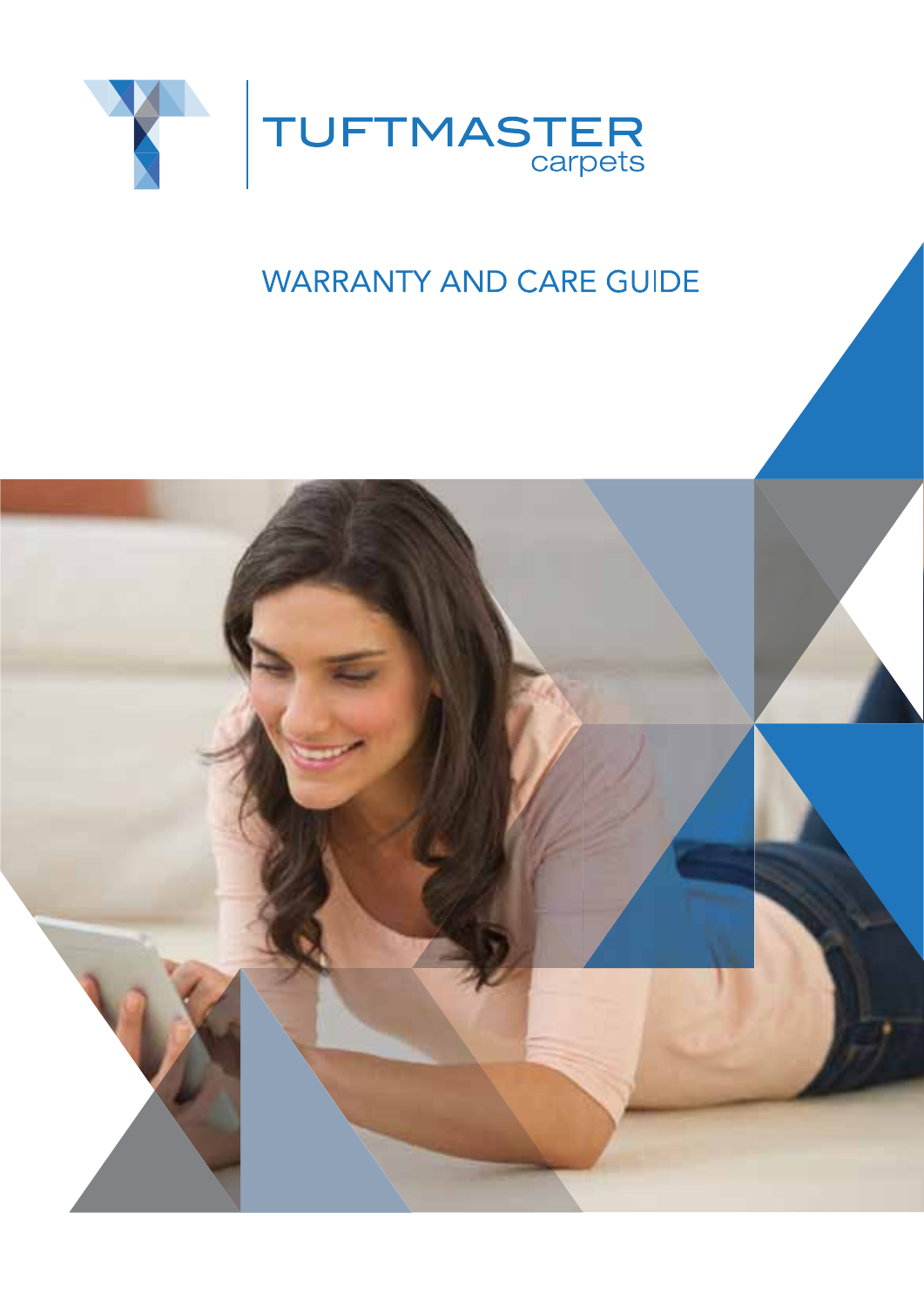

### CARING FOR YOUR CARPET & WARRANTIES

No carpet lasts forever or is 100% stain proof, however with regular vacuuming and care, years can be extended to the performance and appearance of your new carpet.

Here are some simple guidelines to ensure you protect your investment.

### VACUUMING

This should be done on a regular basis and most importantly vacuum thoroughly, particularly in heavy traffic areas.

Initially when your carpet is laid, vacuum lightly and frequently to remove all surface material; i.e. fluff and dust. Thereafter once a week should be sufficient to ensure that the appearance of the carpet is prolonged. Vacuuming is recommended more frequently in high traffic areas.

To effectively clean your carpet purchase, discuss this with your carpet supplier. As a general rule (with the exception being Wool Loop Pile Carpets), consider a vacuum cleaner that has a rotating brush which agitates the pile and loosens soil particles trapped in the fibre as well as a vacuum fitted with micro filters which effectively collects all residues in a disposal bag.

Wool Loop Pile carpet should be vacummed using a suction head not a turbo brush head.

Regular maintenance of your vacuum cleaner is just as important as your carpet.

### STEAM CLEANING

Depending on usage, carpet should be professionally steam cleaned every 18 months to remove any sticky soil that has lodged itself into the carpet fibre.

Shampooing and do it yourself steam cleaning are not recommended. Seek the advice of a professional cleaning company (members with Australian / New Zealand Standard AS/NZS 3733:2018).

### SPOT CLEANING

Most carpets have a stain protector applied at manufacturing stage. Carpet is not 100% stain proof and initial procedure should be followed to avoid disappointment on your carpet appearance. Refer page 3 for Cleaning Guide.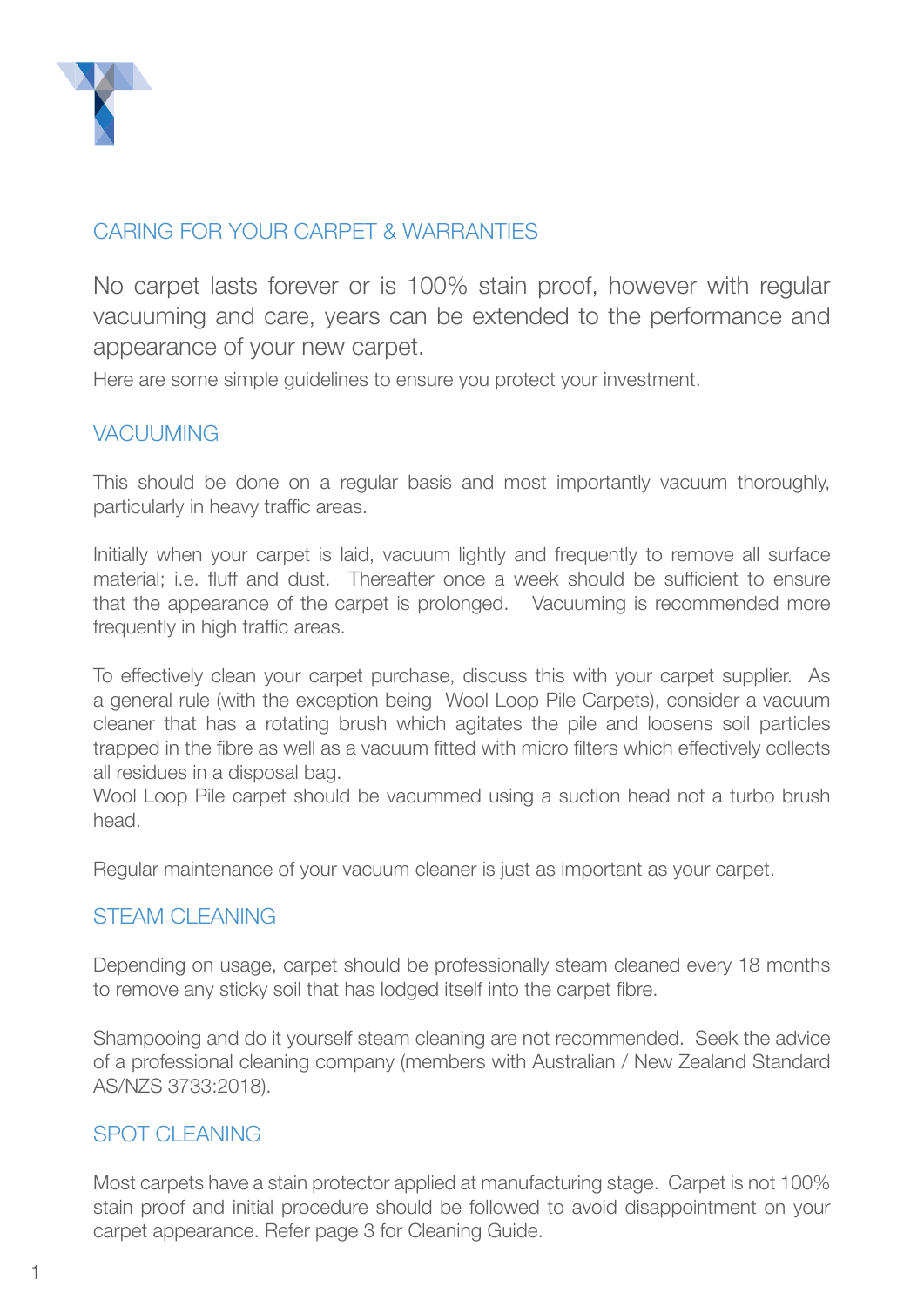## WAYS TO PROTECT YOUR CARPET

Mats – These should be placed in all exterior doorways and entrances. Clean them regularly.

Furniture – Occasional rearrangement of furniture alleviates pressure marks, also use furniture cups to distribute the weight.

When moving furniture, care should be taken by putting a protective barrier between the wheels and the carpet.

Rugs – Ideally rugs should be placed in high traffic areas; i.e. couches, chairs. Rugs should be cleaned regularly and attention particularly paid to the carpet underneath the rugs, ensuring that the fibre is brushed up and restored to its original appearance.

Check rugs for colourfastness before placing them on carpet, as the colour in some rugs may bleed through to your carpet and cause a permanent stain. After cleaning, allow carpet to completely dry before replacement of rugs.

### DIRECT SUNLIGHT

Curtains and outside blind awnings will protect your carpet.

### HOUSEHOLD CLEANERS

Extreme caution should be exercised in this area as bleaches, tile and oven cleaners, mildew removers and general plant flood can permanently discolour and possibly dissolve carpet fibre.

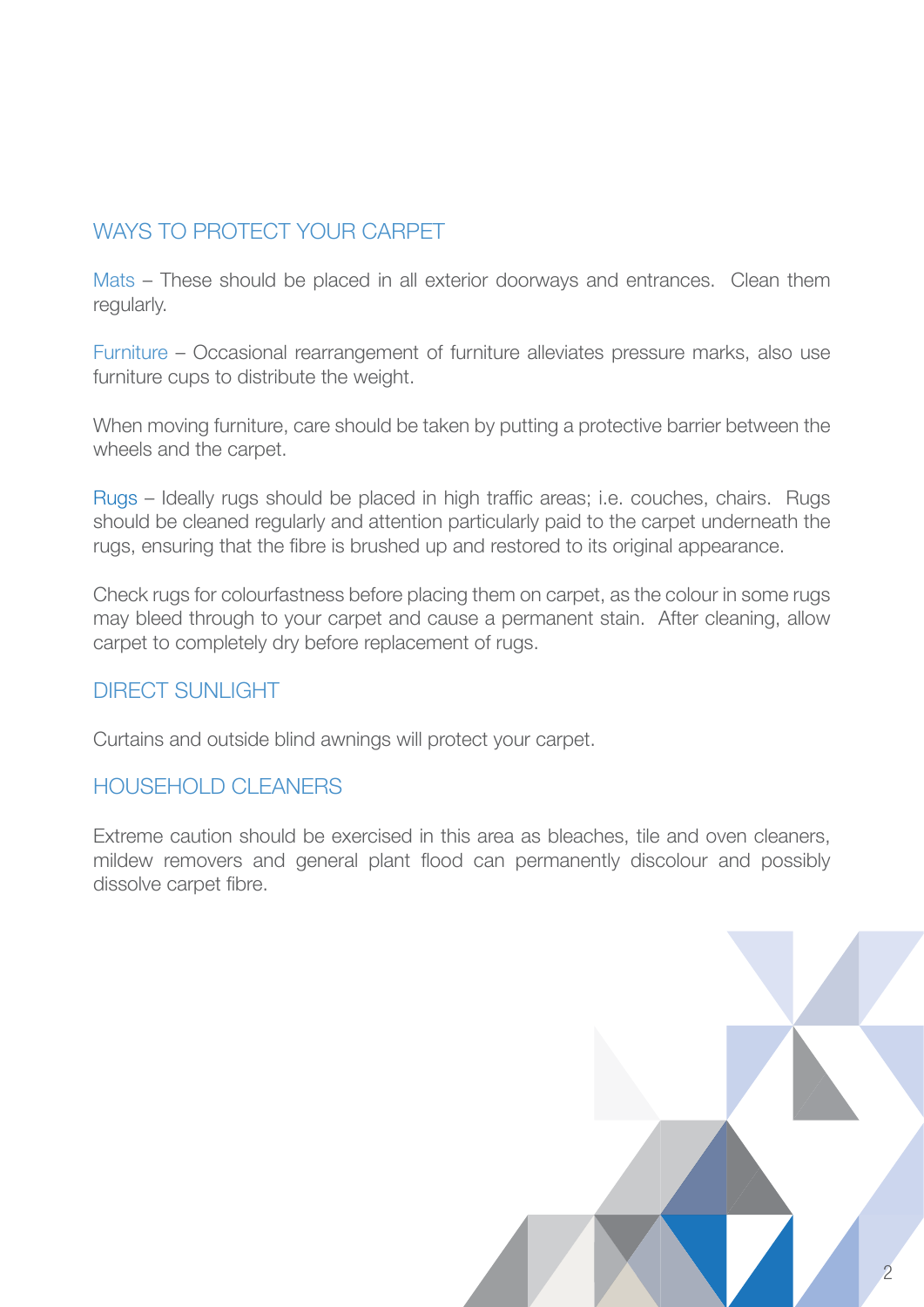### TUFTMASTER CLEANING GUIDE

Act immediately to any spillages or stains. Avoid penetration of stain into the carpet fibre. Liquids (particularly hot liquid) must be attended to immediately. Failure to do so could result in permanent stain setting, pile distortion and possible loss of colour.

### **BASIC CLEANING STEPS**

Remove as much of the spill as quickly as possible.

- 1. DO NOT Scrub Gently blot affected area. Never rub or scrub. Continue blotting residue with clean white cloth or paper towels, always working from the outer edge towards the centre, thus avoiding the spill spreading.
- 2. Cold Water Determine the appropriate method of stain removal as set up on Table 1 or 2. Most spillages can be removed with water and following Step 1.

For other treatments, pre-test the treatment on a small area of the carpet to ensure that there is no damage and possible colour change.

- 3. Press Dry Ensure carpet is pressed dry between any step in the treatment process to remove excess moisture.
- 4. Apply Water Once treated, apply water on a cloth until the carpet no longer feels sticky. Blot up thoroughly with sponge or paper towel.
- 5. Dry Place a few layers of paper towels over the cleaned area to absorb any remaining moisture. If need be, use a flat weight till area is touch dry. A hairdryer may be used to speed up the process. Do not overheat the area and do not walk on carpet till dry.
- 6. If stains fail to respond adequately to treatment, call immediately a professional carpet cleaner.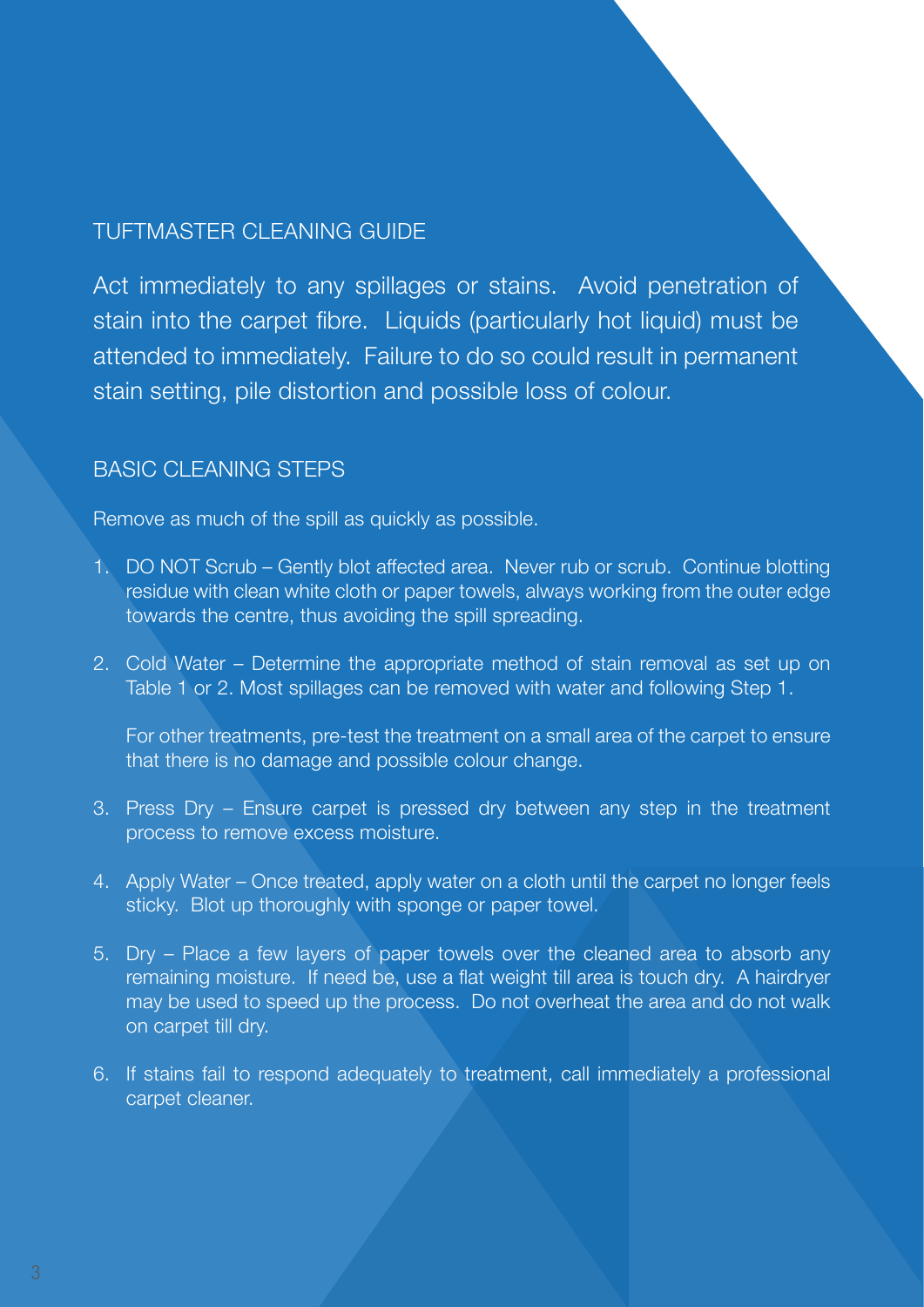

# TABLE 1 – STAIN REMOVAL GUIDE FOR WOOL CARPETS

| Origin of stain                   | Removal step 1             | Step 2                     | Step 3                   | Step 4                   |
|-----------------------------------|----------------------------|----------------------------|--------------------------|--------------------------|
| <b>Beverages</b><br>(tea, coffee) | Clean warm water           | Fabric detergent*          |                          |                          |
| Red cordial /<br>soft drink       | Consult specialist         |                            |                          |                          |
| Bleach                            | Carpet shampoo<br>solution |                            |                          |                          |
| <b>Blood</b>                      | Clean cold water           | Fabric detergent*          |                          |                          |
| Butter                            | Dry-cleaning fluid         | Carpet shampoo<br>solution |                          |                          |
| Chewing gum                       | Chewing gum<br>remover     |                            |                          |                          |
| Chocolate                         | Clean warm water           | Carpet shampoo<br>solution |                          |                          |
| Cooking oil                       | Dry-cleaning fluid         | Carpet shampoo<br>solution |                          |                          |
| Cream                             | Carpet shampoo<br>solution | Dry-cleaning fluid         |                          |                          |
| Egg                               | Carpet shampoo<br>solution |                            |                          |                          |
| Fruit juice                       | Clean warm water           | Fabric detergent*          | $\overline{\phantom{0}}$ |                          |
| Furniture polish                  | Dry-cleaning fluid         | Carpet shampoo<br>solution | Consult<br>specialist    |                          |
| Gravy and sauce                   | Clean warm water           | Carpet shampoo<br>solution |                          |                          |
| Ink (fountain pen)                | Clean warm water           | Fabric detergent*          |                          |                          |
| Lipstick                          | Dry-cleaning fluid         | Fabric detergent*          | Water                    |                          |
| Metal polish                      | Brush off when dry         | Fabric detergent*          | Methylated spirits       | $\overline{\phantom{a}}$ |
| Milk                              | Clean warm water           | Fabric detergent*          | Dry-cleaning fluid       |                          |
| Mustard                           | Carpet shampoo<br>solution | Fabric detergent*          |                          |                          |
| Nail polish                       | Nail polish<br>remover#    | Dry-cleaning fluid         |                          |                          |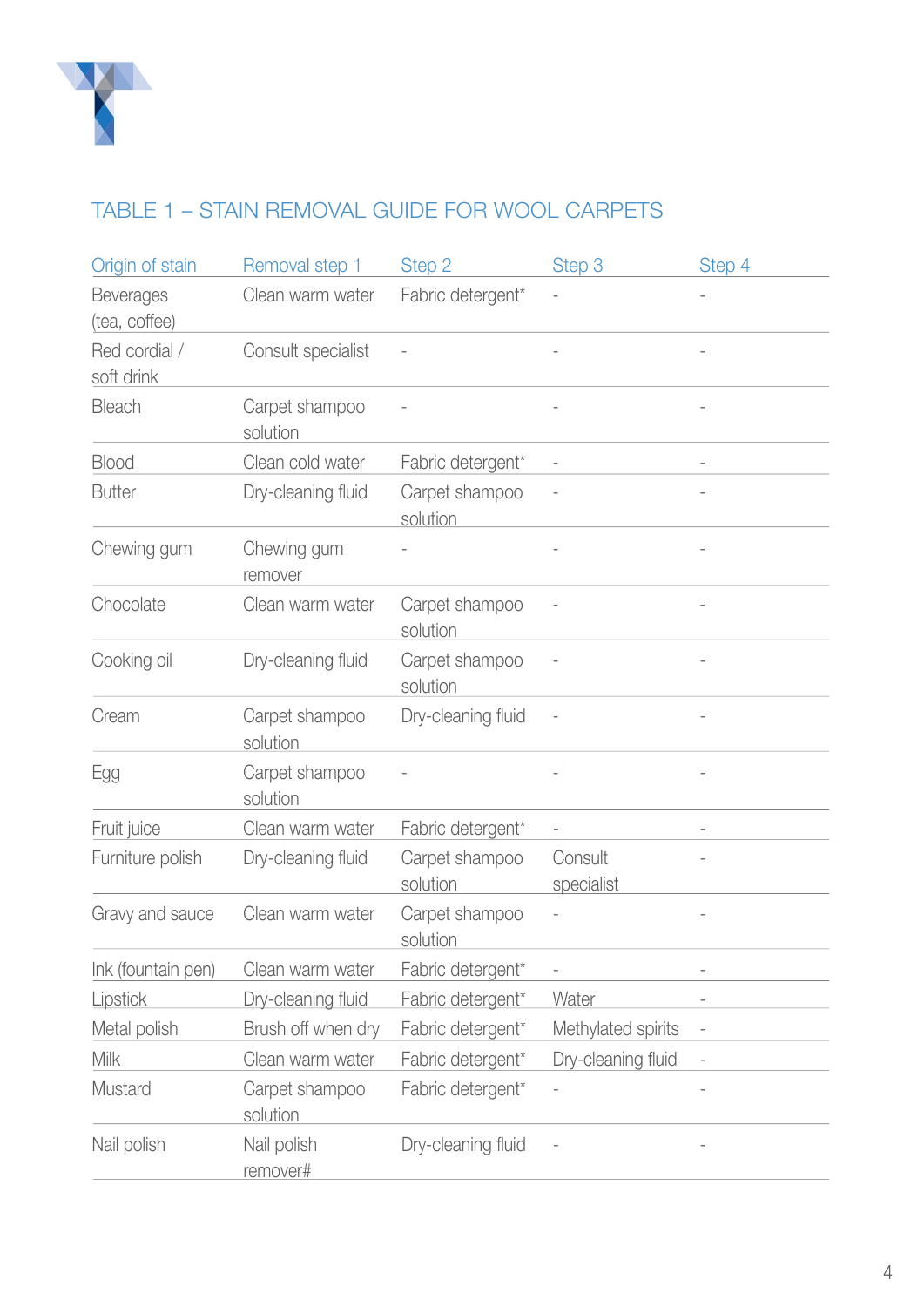

| Origin of stain     | Removal step 1                  | Step 2                          | Step 3                     | Step 4                |
|---------------------|---------------------------------|---------------------------------|----------------------------|-----------------------|
| Oil and grease      | Dry-cleaning fluid              | Carpet shampoo<br>solution      |                            |                       |
| Paint (emulsion)    | Clean warm water                | Warm carpet<br>shampoo solution |                            |                       |
| Paint (oil)         | Turpentine or white<br>spirit   | Dry-cleaning fluid              | Carpet shampoo<br>solution | Consult<br>specialist |
| Rust                | Dry-cleaning fluid              | Rust remover+                   | Consult<br>specialist      |                       |
| Salad dressing      | Carpet shampoo<br>solution      | Dry-cleaning fluid              |                            |                       |
| Shoe polish         | Dry-cleaning fluid              | Carpet shampoo<br>solution      |                            |                       |
| Soot                | Vacuum clean                    | Carpet shampoo<br>solution      | Consult<br>specialist      |                       |
| Tar                 | Dry-cleaning fluid              | Carpet shampoo<br>solution      |                            |                       |
| Urine (fresh stain) | Carpet shampoo<br>solution      |                                 |                            |                       |
| Urine (old stain)   | Consult<br>specialist           |                                 |                            |                       |
| Vomit               | Consult<br>specialist           |                                 |                            |                       |
| Wax (candle)        | Absorbent paper<br>and hot iron | Dry-cleaning fluid              |                            |                       |
| Wine                | Clean warm water                | Fabric detergent*               |                            |                       |

It should be noted that commercial cleaning firms have additional chemicals for use.

\* Fabric detergent – solution of one teaspoon (5ml) of approved wool detergent with one teaspoon of white vinegar and one litre of warm water.

# Nail polish remover – should not include lanolin or be of a greasy nature.

+ WARNING RUST REMOVER IS A STRONG ACID : AVOID SKIN CONTACT. READ SAFETY PRECAUTIONS.

There are also a number of commercially available stain remover products. Liquid and powder, which may be used to remove many of the stains / spills.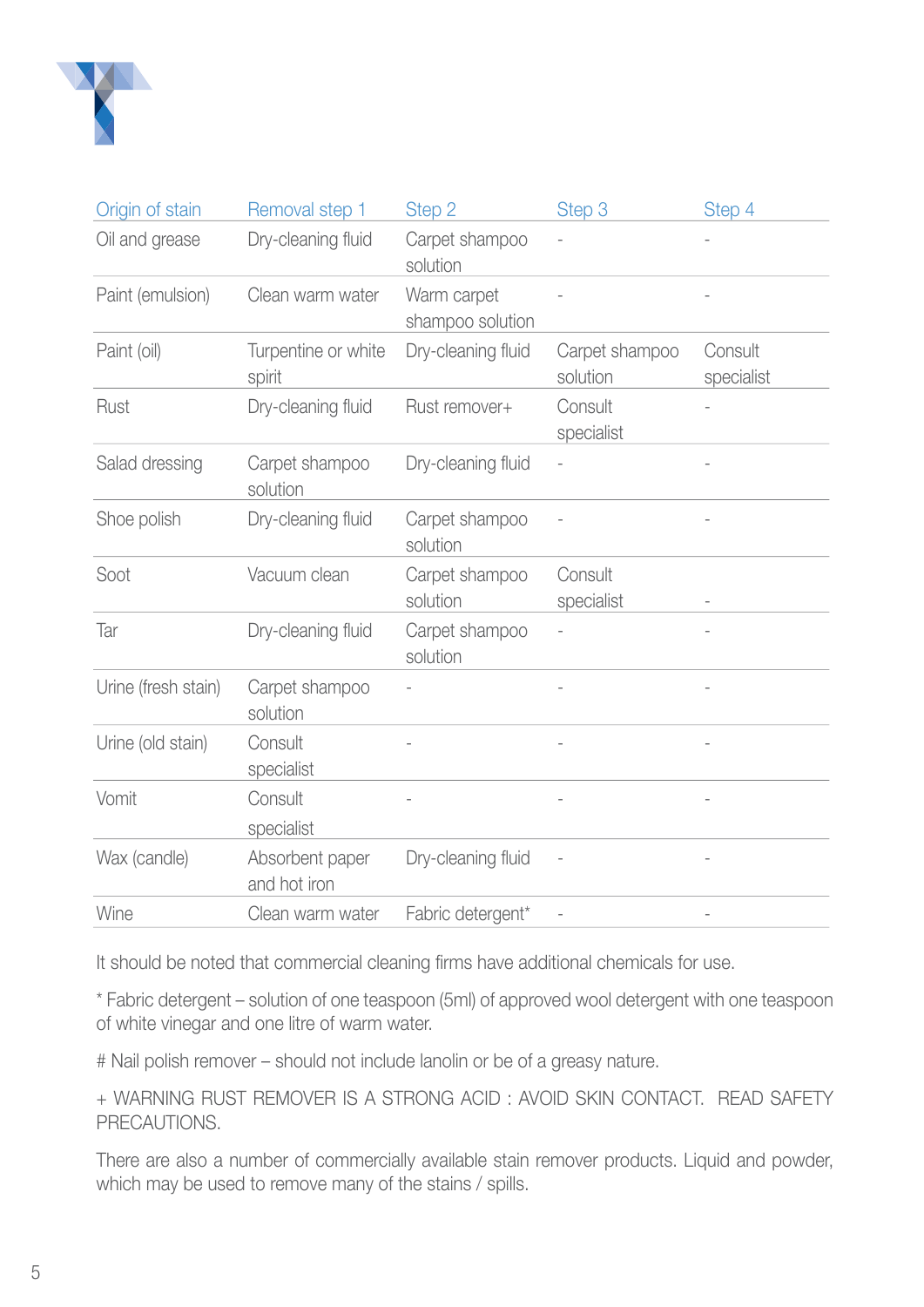# TABLE 2 – STAIN REMOVAL GUIDE FOR NYLON CARPETS

| Origin of stain        | Removal step 1          | Step 2                              | Step 3       | Step 4     | Step 5                   |
|------------------------|-------------------------|-------------------------------------|--------------|------------|--------------------------|
| Asphalt / tar          | Dry-cleaning<br>solvent | Detergent                           | Water        |            |                          |
| Beverages (tea,        | Detergent               | Vinegar*                            | Detergent    | Water      | Water                    |
| coffee, mixed drinks,  |                         |                                     |              |            |                          |
| beer)                  |                         |                                     |              |            |                          |
| Red cordial / soft     | Consult                 | Vinegar*                            |              |            |                          |
| drink                  | specialist              |                                     |              |            |                          |
| <b>Blood</b>           | Detergent               | Ammonia                             | Detergent    | Cold water |                          |
| <b>Butter</b>          | Dry-cleaning            | Detergent                           | Water        |            |                          |
|                        | solvent                 |                                     |              |            |                          |
| Candy / sweets         | Detergent               | Vinegar*                            | Detergent    | Water      |                          |
| Chewing gum            | Freeze with ice         | Dry-cleaning                        | Repeat prior |            |                          |
|                        | cubes, shatter with     | solvent for 3-5                     | steps as     |            |                          |
|                        | blunt object            | minutes                             | necessary    |            |                          |
| Chocolate              | Detergent               | Ammonia                             | Detergent    | Water      | $\overline{a}$           |
| Cooking oil            | Dry-cleaning            | Detergent                           | Water        |            |                          |
|                        | solvent                 |                                     |              |            |                          |
| Cough syrup            | Detergent               | Ammonia                             | Vinegar*     | Detergent  | Water                    |
| Dirt / mud             | Detergent               | Ammonia                             | Detergent    | Water      |                          |
| Dye (blue, green,      | Detergent for           | Hydrogen                            | Vinegar*     | Consult    |                          |
| red, black)            | 3 - 5 minutes           | peroxide (20 - 30<br>minutes repeat |              | specialist |                          |
|                        |                         |                                     |              |            |                          |
|                        |                         | until removed)                      |              |            |                          |
| Egg                    | Detergent               | Ammonia                             | Detergent    | Water      | $\overline{\phantom{a}}$ |
| Excrement              | Detergent               | Ammonia                             | Detergent    | Water      |                          |
| Fruit juices / berries | Detergent               | Vinegar*                            | Detergent    | Water      |                          |
| Furniture polish       | Dry-cleaning            | Detergent                           | Water        |            |                          |
|                        | solvent                 |                                     |              |            |                          |
| Glue (hobby)           | Dry-cleaning            | Detergent                           | Water        |            |                          |
|                        | solvent                 |                                     |              |            |                          |
| Glue (white)           | Detergent               | Ammonia                             | Detergent    | Water      |                          |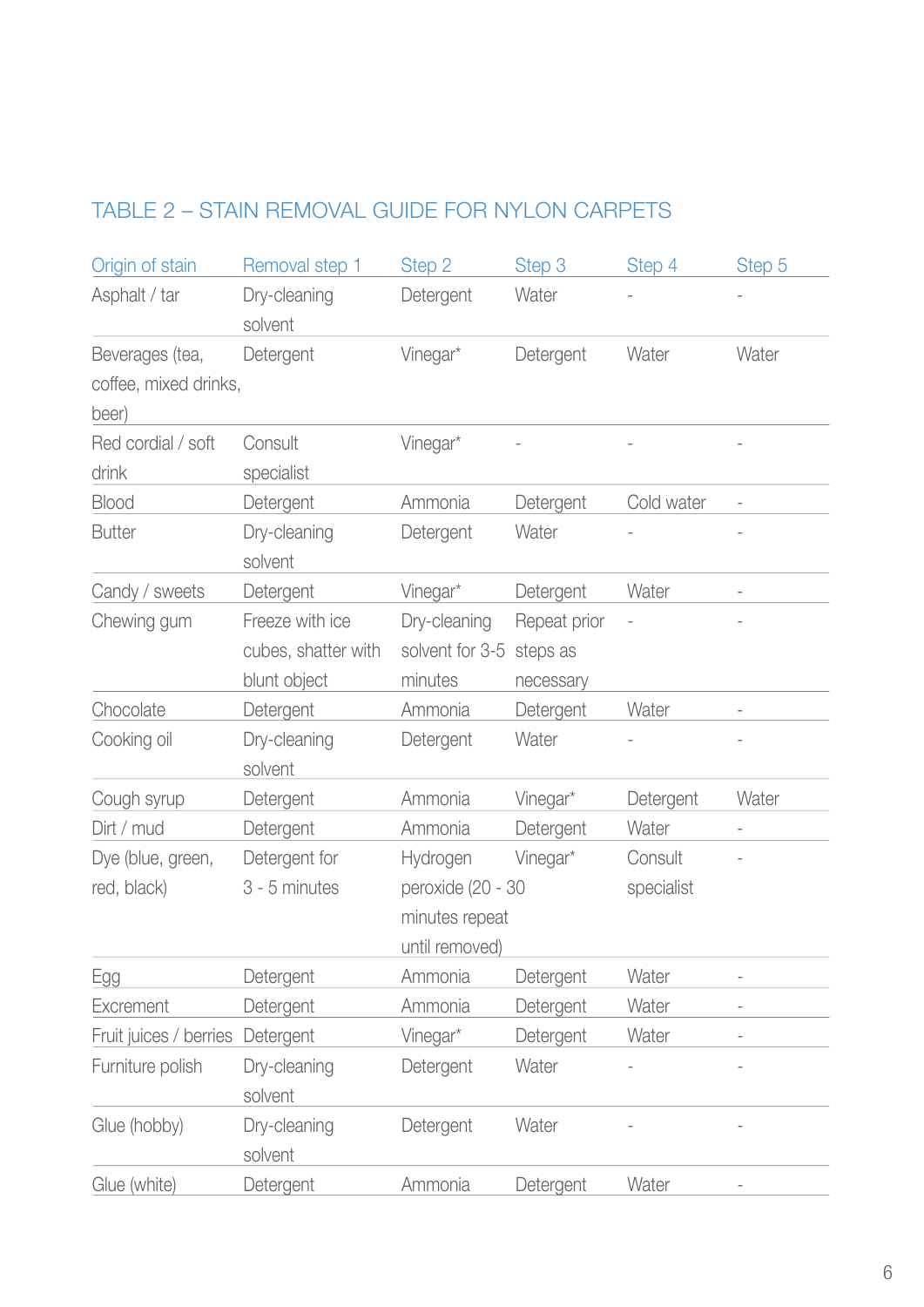

| Origin of stain    | Removal step 1       | Step 2    | Step 3    | Step 4    | Step 5 |
|--------------------|----------------------|-----------|-----------|-----------|--------|
| Gravy              | Dry-cleaning         | Detergent | Water     |           |        |
|                    | solvent              |           |           |           |        |
| Ink (ballpoint,    | Dry-cleaning         | Detergent | Water     |           |        |
| felt pen)          | solvent              |           |           |           |        |
| Ink (fountain pen) | Detergent            | Vinegar*  | Ammonia   | Water     |        |
| Ink (permanent)    | Dry-cleaning         | Detergent | Water     |           |        |
|                    | solvent              |           |           |           |        |
| Lipstick           | Dry-cleaning         |           |           |           |        |
|                    | solvent              | Detergent | Water     | ۰         |        |
| Make-up (mascara,  | Dry-cleaning         | Detergent | Water     |           |        |
| foundation)        | solvent              |           |           |           |        |
| Mayonnaise         | Detergent            | Ammonia   | Detergent | Water     |        |
| Mercurochrome      | Detergent            | Ammonia   | Vinegar*  | Detergent | Water  |
| Milk or ice cream  | Detergent            | Ammonia   | Detergent | Water     |        |
| Nail polish        | Nail polish remover# |           |           |           |        |
| Oil and grease     | Dry-cleaning         | Detergent | Water     |           |        |
|                    | solvent              |           |           |           |        |
| Paint (Latex)      | Detergent            | Ammonia   | Vinegar*  | Water     |        |

\* Vinegar – undiluted white vinegar.

# Nail polish remover – should not include lanolin or be of a greasy nature.

It should be noted that commercial cleaning firms have additional chemicals for use. There are also a number of commercially available stain remover products. Liquid and powder, which may be used to remove many of the listed staining materials. Follow the manufacturer's instructions carefully.

+ Ammonia – undiluted household ammonia, foaming type containing detergent.

Hydrogen peroxide – 4 parts hydrogen 3% strength (10 vol.). 1 part household ammonia (foaming type). Use within 2 hours after mixing.

Detergent – 1 teaspoon clear dishwashing detergent with 1 cup warm water.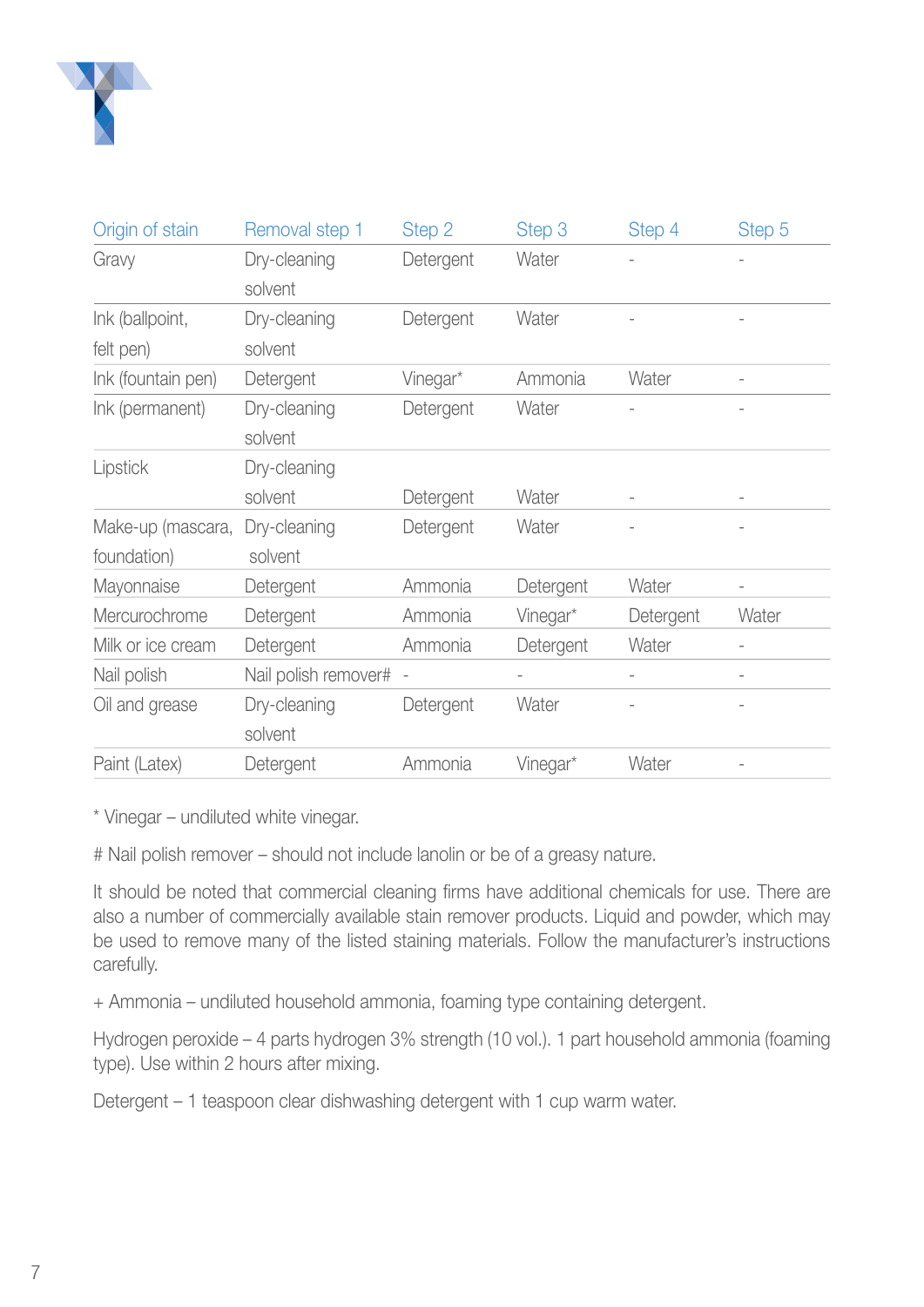### CARPET INSTALLATION

All carpets should be laid in accordance with AS/NZS 2455.1:2007 "Textile Floor Coverings – Installation Practice – Part 1 General". Further information is available via the Tuftmaster Carpets website www.tuftmastercarpets.com.au

Installers – Insist on trained professional tradesmen to install your carpet.

Power Stretching – To avoid rucking and wrinkling, we strongly recommend your carpet should be power stretched during installation.

Seams – Seam adhesive (sealer) must be used for all seams, lengthwise and widthwise in all installations. Use a solvent based seam sealer adhesive on direct glue down application. On conventional installations, use a latex base seam sealer adhesive. If the seams are not permanently bonded together the carpet may unravel and begin to break down on the edges, making it appear to be badly fitted and possibly cause premature wear.

Seams are NOT covered by manufacturer's guarantees or warranties.

Pile Direction – Carpet pile should run in the same direction. Generally the same as most foot traffic flow. Seams and cross joins in the wrong place can spoil the appearance of your carpet. Seam joins should also be avoided in high traffic areas and kept as far away as possible from windows so that light does not make the seam more obvious.

Stairs – Always have the pile sweeping down. A little hidden extra carpet should be folded back at the top and bottom of the stairs so as the edges of the tread are worn down, the carpet can be removed to hide the wear point. It is always advisable at the initial purchase to have put aside some spare carpet for your stairs.

Underlay – Quality underlay will extend the life of your carpet as well as giving a resilient and comfortable feel underfoot. As in your choice of carpet, there is also a similar classification for the intended use/application as per AS4288-2003; i.e. light residential, general, luxury, commercial or heavy commercial. As with the purchase of your carpet, always invest as much money as possible into your underlay purchase. This will ensure long term performance from both.

Failure to have your carpet installed using the above guidelines can void your quarantees.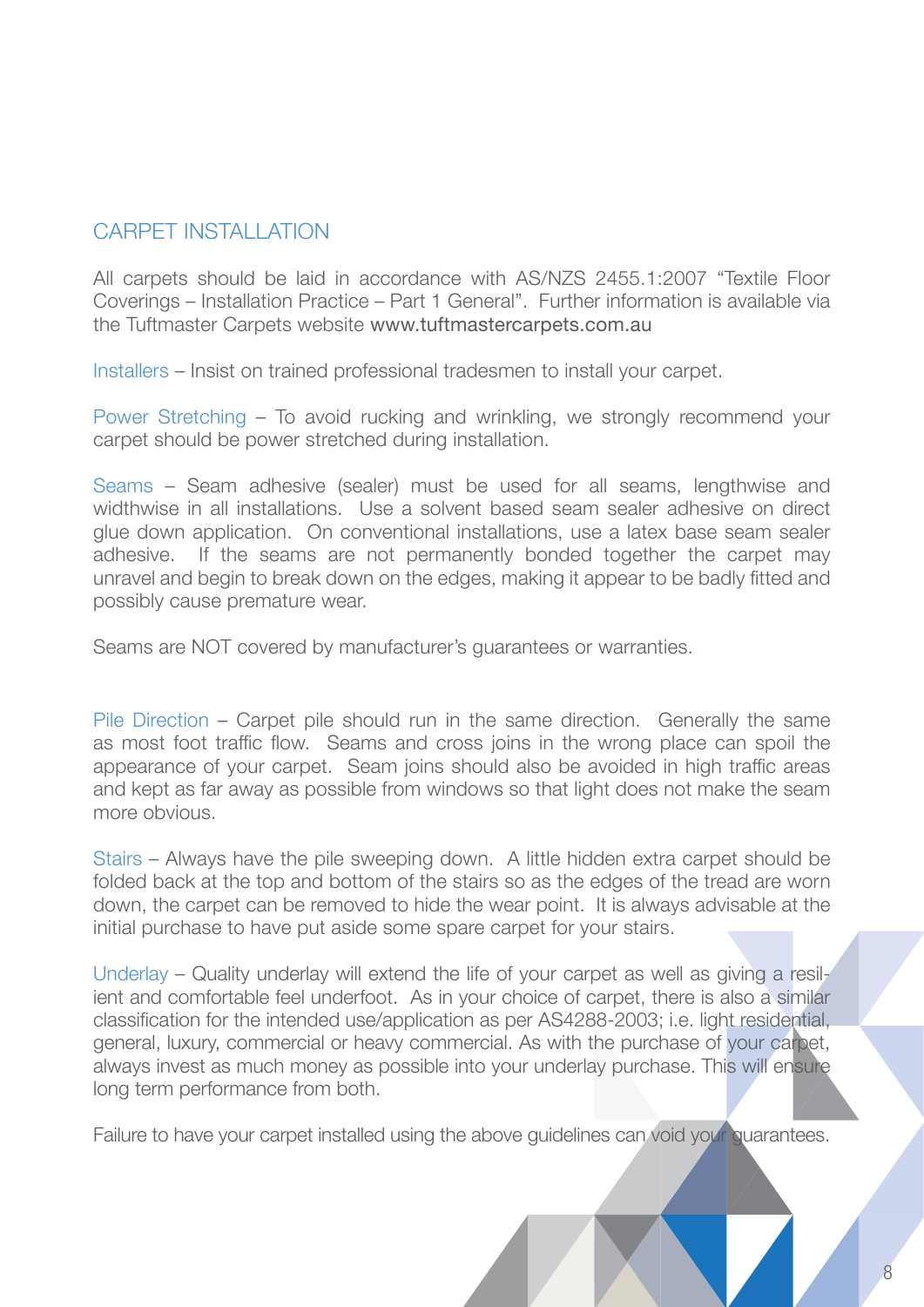

### **TERMINOLOGY**

#### Pile Reversal (Shading/Watermarking)

Pile reversal may develop in any cut pile carpet and at times may become quite severe. Areas of the carpet appear to become lighter or darker than the surrounding areas. This is generally attributed to light coming in from different angles onto the carpet.

This is not a manufacturing fault, has no detrimental effect on the performance of the carpet.

For further information, discuss this matter with your retailer or the Carpet Institute of Australia.

#### Colour Variation

As with any fibres, colour variation may become evident depending on the lighting that was used in viewing the colour sample.

#### Fading (Colour Loss) affecting Wool Carpets

Most carpets can fade to some degree if exposed to sunlight (U.V.) over a period of time. The use of curtains/blinds will assist in preserving your carpet purchase.

Colour change may also occur from time to time in areas that are not exposed to direct sunlight. This is a random occurrence generally experienced around coastal areas where the U.V content is lighter than inland.

This is not considered to be a manufacturing defect.

#### Shedding (Fluffing)

Most carpets will shed some fibre when they are new. Generally wool carpets are prone to shed more than synthetic fibre. This is not a manufacturing defect, merely a fibre residue left from the manufacturing process.

#### Damage / Missing Tufts

Damage to carpet generally occurs by either pets scratching at the fibre or furniture being dragged over the carpet.

These areas can be fixed by calling your local carpet retailer whereby tufts can be re-sown back into your affected carpet areas.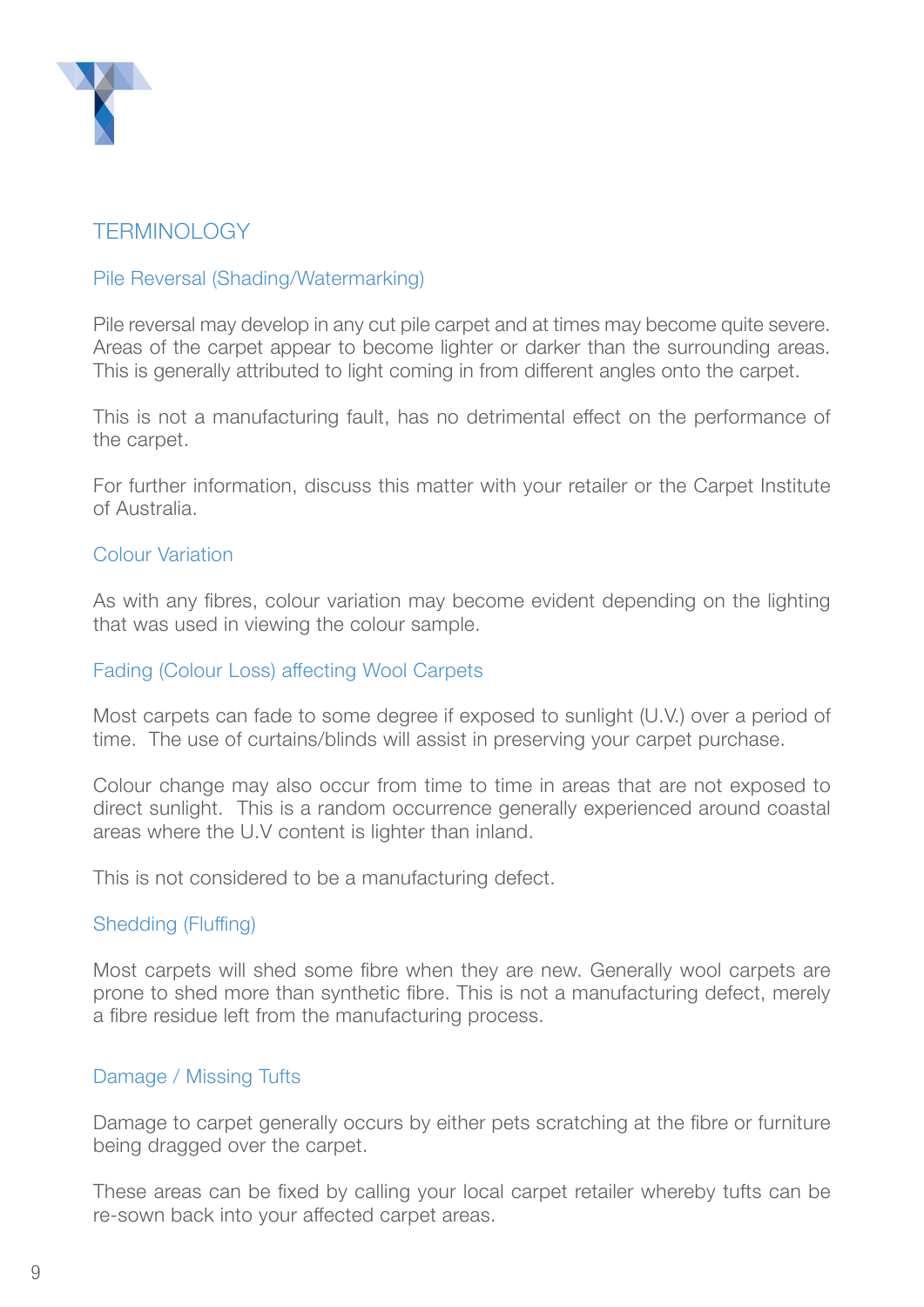#### Tracking (Flattening) Matting

High traffic areas, such as stairs, walk ways, in front of chairs and under tables, may cause flattening/matting of your carpet. Depending on the quality of the carpet chosen will be a direct representative to the severity of this situation.

Regular vacuuming and immediate clean up of spills will assist in prolonging the life of your carpet. Consider the use of mats in front of chairs, entry walk areas and other heavily used areas.

For further information, regarding choosing carpet to best suit your needs, discuss with your local carpet retailer or the Carpet Institute of Australia.

Flattening is not regarded as a manufacturing fault.

#### Rucking (Wrinkling)

This may occur after installation due to excessive humidity, inadequate underlay or not using recommended installation procedures.

Please ensure that your carpet installation is carried out by a professional carpet installer and laid to the relevant Australian Standard AS/NZS-2455.1.2007.

#### Sprouting Tufts

Pet's claws or sharp objects dragged over carpet may pull if caught. If this occurs, the loop should be cut off level with the pile using a pair of sharp scissors.

DO NOT pull a sprouting yarn out, as this may cause a run in the carpet.

#### Pattern Matching / Bowing and Skewing

Every care is used in manufacturing to ensure that the above does not occur. However, some distortion due to shrinkage is unavoidable.

Pattern Matching should be considered when selecting your carpet. On site variations may determine the degree of matching.

Patterned carpet generally requires more time and care in the installation process. This should be discussed with your carpet retailer prior to purchasing.

All carpets are subject to bowing and skewing. A tolerance of 40mm over a single width of carpet is generally accepted.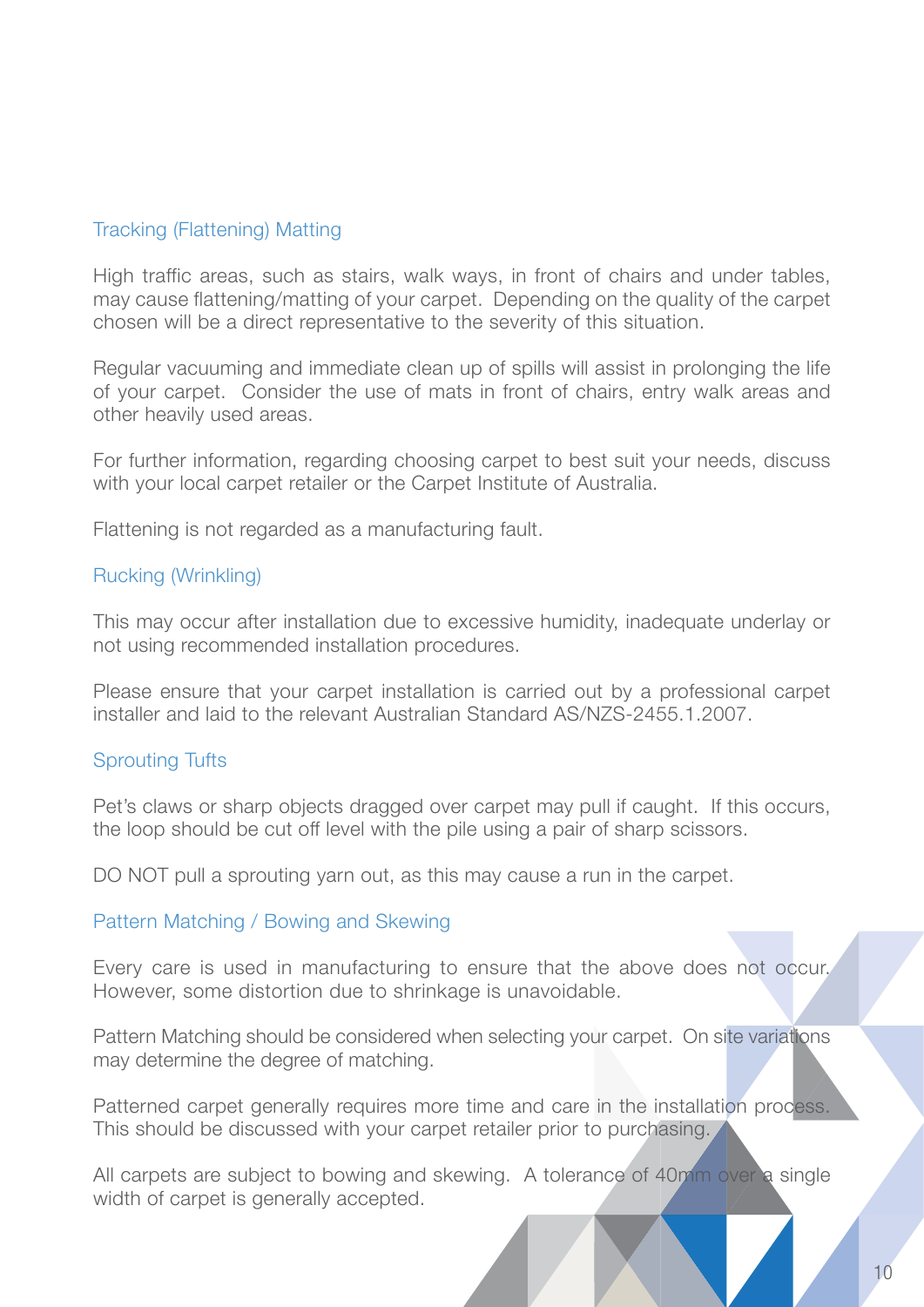

#### Shift Lines

These are parallel lines appearing on the surface of patterned loop pile carpets at regular intervals. Certain light sources shining across the carpet may accentuate these lines, thus giving a shadow affect.

This is not a manufacturing defect and will not affect the carpets performance.

### Phasing / Panelling

This can occur where carpet design includes the random use of contrasting colours, when at times these colours can coincide in production.

In loop pile carpets, shading effects of colour patterning can appear as panelling down the length of the carpet.

These are not manufacturing defects and in no way affects the carpets performance.

### Warranties for SDN Twist Pile Carpets - 10/15/20 YearS WARRANTIES FOR SDN LOOP PILE CARPETS - 15 YEARS

#### Tuftmaster Wear Warranty.

Carpet that is covered by your Tuftmaster wear warranty will have the appropriate warranty labels affixed to the back of instore samples. Check the applicable warranty in relation to the purchased carpet. Your Tuftmaster carpet is guaranteed against pile weight loss resulting from abrasive wear, where the carpet has been installed in doors in accordance with recommendations of the Australian Carpet Classification Scheme (ACCS), provided that the carpet manufacturer is satisfied that the carpet has been properly installed and maintained, and the surface pile has abrasively worn by more than 20%, within the time frame of the warranty from the date of installation. Tuftmaster carpets will replace at its cost the damaged area with the same or similar carpet inclusive of installation. This guarantee does not extend to carpet backings; any carpet that has been installed on stairways, areas damaged by tears, burns or cuts, nor areas affected by pilling, matting or any damage caused by householders accident or negligence including the use of improper cleaning agents or methods. Neither does this guarantee extend to carpets installed in industrial or commercial applications other than our carpets that have been recommended by the ACCS.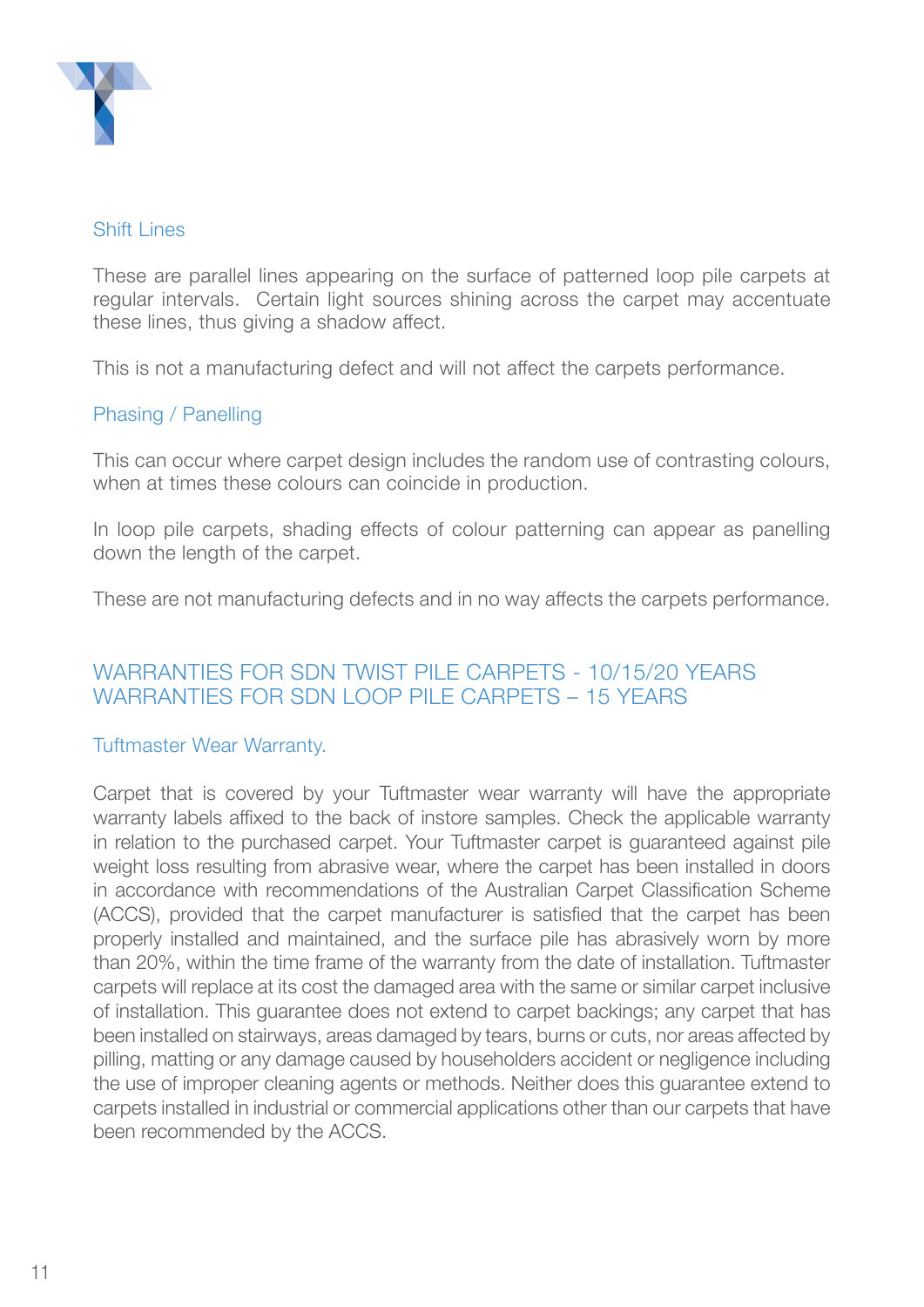#### Colour Fastness

Tuftmaster guarantees that for the period set out on the colourfast warranty label affixed to the sample following the original installation of your Tuftmaster Solution Dyed Nylon carpet will not exhibit noticeable colour loss as a result of light fading for the period of the warranty.

#### Stain Resistance

Your Tuftmaster carpet is warranted to resist most common household food and beverage stains that occur during normal residential use. These spills and stains should be attended to promptly as per our care and maintenance section contained on this website under the heading of "Stain Removal Guide for Nylon Carpets".

#### Soil Resistance

Your Tufmaster carpet is warranted that your carpet will not have any noticeable change due to dry soil deposits from foot traffic which could be expected in any indoor use. We strongly recommend regular vacuuming with a good quality vacuum cleaner. We also recommend periodical professional dry or steam cleaning by a reputable cleaner. \*\* Please note there are excluded substances from the warranties i.e. grease, paint etc.

#### Lifetime Manufacturing Defect

Your Tuftmaster carpet is warranted against all manufacturing defects during the expected lifetime of your carpet. This is conditional upon the carpet being installed to Australian Standards AS/NZS 2455.1.2007 cleaned and maintained regularly to Australian Standard AS/NZS 3733:2018.

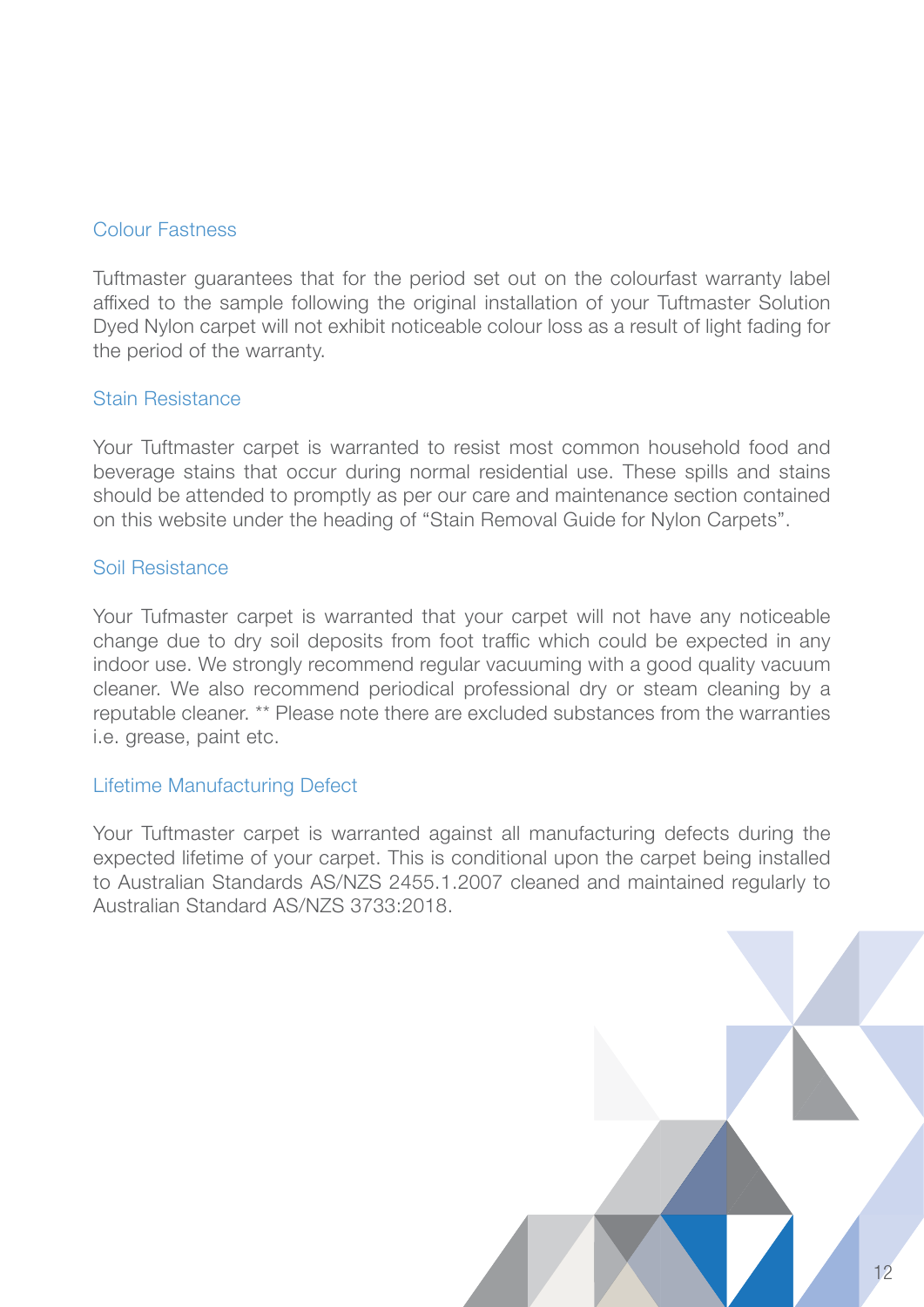

#### Lifetime Anti-Static

Your Tuftmaster carpet will not generate a static electric charge greater than 3.5 kilovolts.

### TUFTMASTER RESPONSIBILITY

In the event that the carpet fails to perform in accordance with the warranty, Tuftmaster will offer to repair, offer an allowance or accordingly offer a credit allowance against the cost of the carpet material in the affected area.

This would also be subject to the depreciation scale set out below. All credits are passed onto the retailer of your purchase.

Consequential or Incidental damages, such as time loss from work, mileage, delivery charges, repairs to skirting, painting, are all excluded and non-payable by Tuftmaster.

| 7 Year Warranty  | Replacement % | 15 Year Warranty | Replacement % |
|------------------|---------------|------------------|---------------|
| First 3 Years    | 100%          | First 3 Years    | 100%          |
| 4th Year         | 70%           | Years $4 - 7$    | 70%           |
| 5th Year         | 40%           | Years 8 - 11     | 40%           |
| 6th Year         | 20%           | Years 13 - 14    | 20%           |
| 7th Year         | 10%           | Year 15          | 10%           |
|                  |               |                  |               |
| 10 Year Warranty | Replacement % | 20 Year Warranty | Replacement % |
| First 3 Years    | 100%          | First 3 Years    | 100%          |
| Years $4 - 5$    | 70%           | Years $4 - 9$    | 70%           |
| Years $6 - 7$    | 40%           | Years 10 - 13    | 40%           |

Years 8 - 9 20% Years 14 - 18 20% Year 10 10% Years 19 - 20 10%

### Depreciation Table

20 Year Warranties apply to any Tuftmaster SDN carpet in excess of 40oz 1356gm/m2 pile weight for residential use.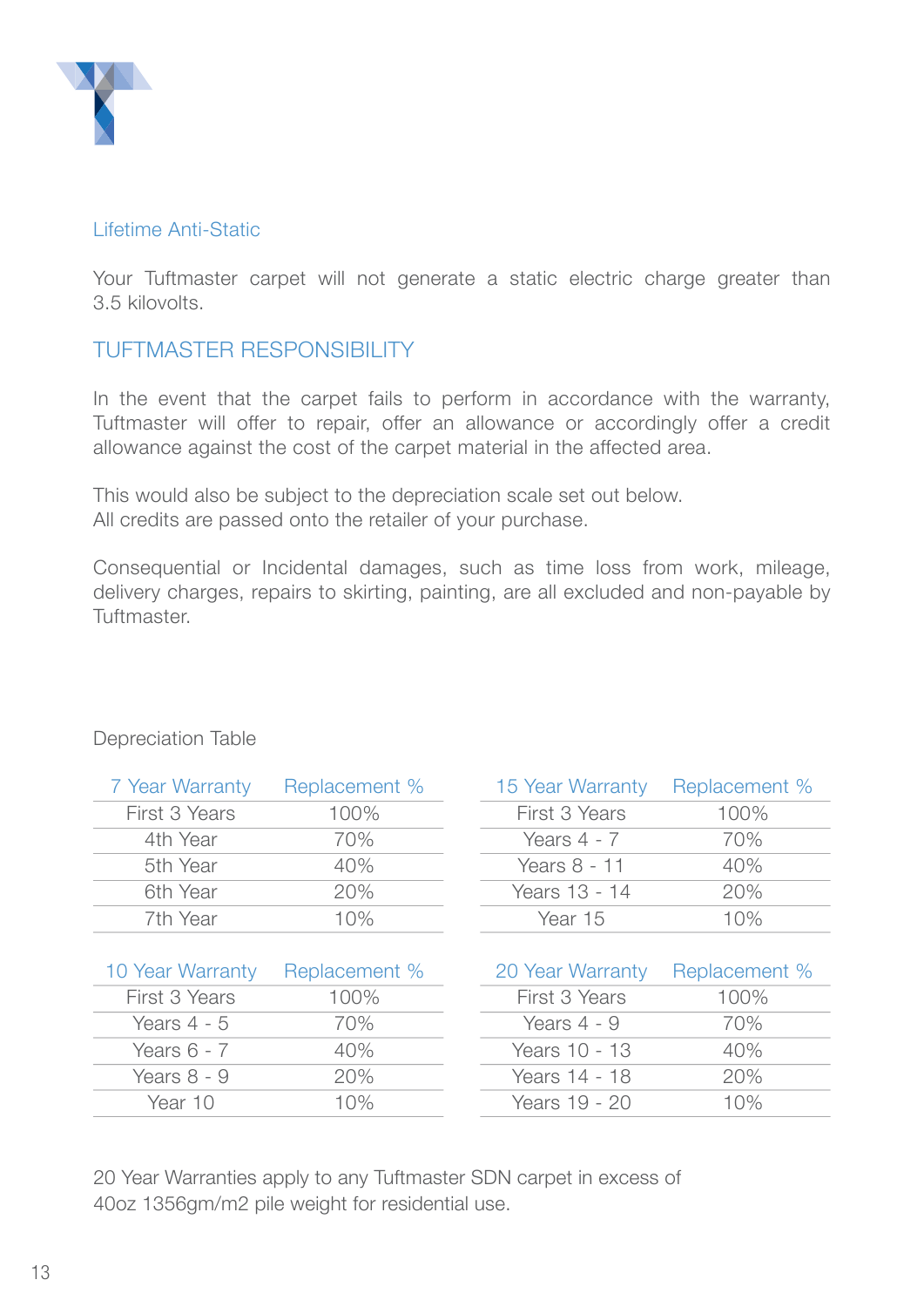### WARRANTIES FOR WOOL CARPETS - 10/15 YEARS. WARRANTY FOR INSECT PROTECTION (CARPET BEETLE) 10 YEARS

Carpet that is covered by your Tuftmaster wear warranty will have the appropriate warranty labels affixed to the back of instore samples. Check to the appropriate applicable warranty in relationship to the purchased carpet. Your Tuftmaster carpet is guaranteed against pile weight loss resulting from abrasive wear where the carpet has been installed indoors in accordance with recommendations of the Australian Carpet Classification Scheme (ACCS) provided that the carpet manufacturer is satisfied that the carpet has been properly installed and maintained and the surface pile has abrasively worn by more than 20% within the time frame of the warranty from the date of installation. All Tuftmaster wool carpets are protected by a 10 Year insect protection warranty. Tuftmaster carpets will replace at its cost the damaged area with the same or similar carpet inclusive of installation. This guaranteed does not extend to carpet backings; any carpet that has been installed on stairways areas damaged by tears burns or cuts nor areas affected by pilling matting or any damaged caused by householders accident or negligence including the use of improper cleaning agents or methods. Neither does this guarantee extend to carpets installed in industrial or commercial applications other than our carpets that have been recommended by the ACCS.

### MAINTENANCE OF WOOL LOOP PILE CARPETS

Tuftmaster Carpets highly recommend regular vacuuming of your wool loop pile carpet to keep it looking good, particularly in areas of high traffic. Please ensure that the vacuum cleaner head used is a SUCTION head and NOT a turbo brush head as these can lead to excessive pilling and fuzziness on the surface of your carpet.



**WOOL LOOP PILE CARPET**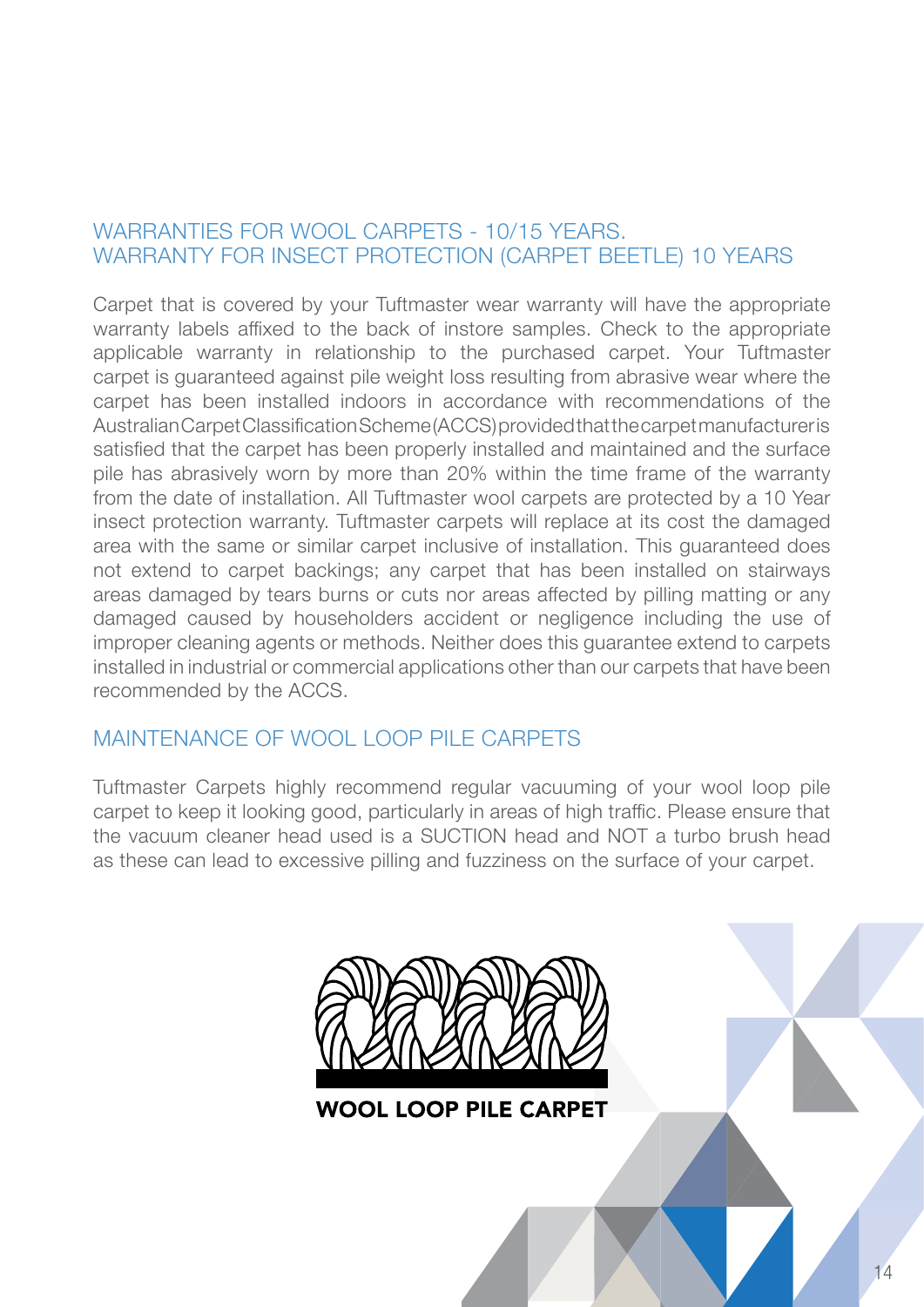

### **EXCLUSIONS UNDER THE TUFTMASTER CARPETS** WEAR WARRANTY

These warranties apply only in Australia and New Zealand in respect to carpet purchased after January 1st 2012.

Consumer rights remain in effect as an addition to these warranties.

Warranties do not cover any carpet which has been treated after installation for any protective material i.e.: fungicides, bactericides, some cleaning agents etc. or any other attributes of the carpet.

Warranties do not apply to non-residential, commercial or tenanting of premises, outdoors, utility areas, kitchen and application of improper cleaning agents. Damage caused by abuse, accidents, burning, flooding, pet damage (i.e. vomit, urine) smoke and use of athletic equipment also are not covered by warranty.

#### Domestic Use / Non-transferable

Tuftmaster carpet wear warranty is only applicable to the original purchase of the carpet for the domestic indoor use by its owner to occupied single family private residence. This is not transferable on sale of property and only applicable to 1st grade product.

#### Improper Installation and Maintenance

Carpet must be properly installed over underlay in accordance with the installation recommendation. Carpet displaying rucking (wrinkles) due to insufficient stretch and loss of tufts due to improper seaming of edges and seam peaking could void all or part of the warranty coverage. Power stretching is highly recommended.

Improper maintenance is outlined in page 2, will also be void of warranty.

#### **Underlay**

New carpet should be installed over new underlay. Deterioration of underlay can cause problems with the carpet. Tuftmaster is not responsible for any defects caused by failure of the underlay.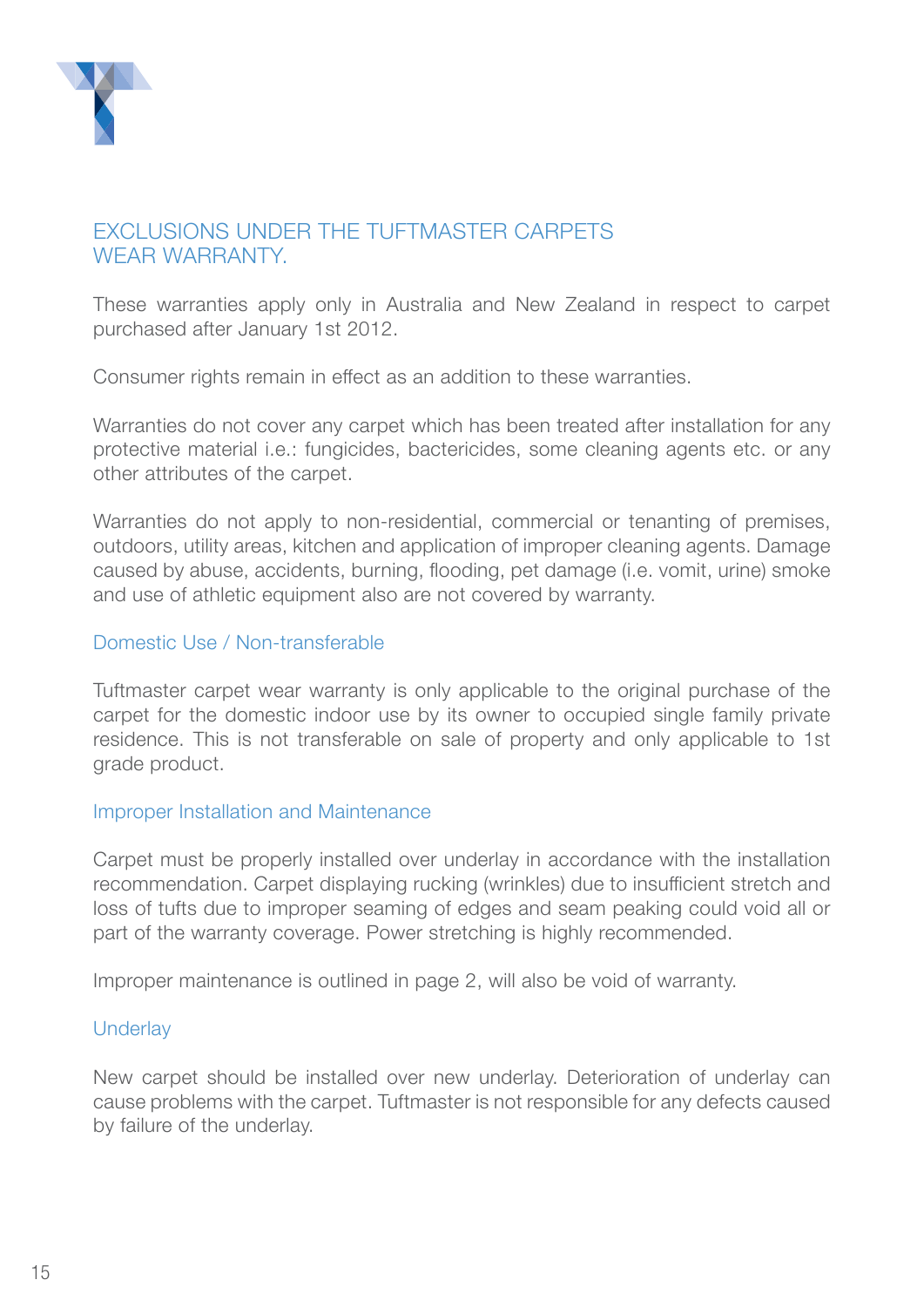#### Moisture

Warranties do not cover problems caused by flooding, wetting or the presence of excessive moisture.

#### Insect Resist Warranty

All Tuftmaster wool carpets have been treated for moth/insect and beetle infestation. Should a problem be reported within 10 years of purchase we will repair, replace or treat the affected area, provided the carpet has been maintained as per conditions outlined in "Caring For Your Carpet" section.

#### Fading (Wool & SDN Loop Pile Carpets)

This warranty excludes fading, discolouration effected by sunlight (U.V.), atmospheric, or, chemical influences (ozone effect).

#### Changes to carpet colour

This warranty excludes carpet colour change resulting from external causes, household chemicals, spills and any other non-food and non-beverage substances.

Differences from Tuftmaster samples does not cover the normal production differences between the colour of the retail store sample and the colour of the actual carpet. Store samples should be used as a colour reference only as production will vary slightly from batch to batch.

#### Implied warranties

Tuftmaster carpets that display the ACCS labels will accordingly warrant the appropriate products as described on the label. Any implied warranty statutory or otherwise is expressly excluded. Tuftmaster will be responsible for limited expenses associated with the warranty claim such as uplift and removal of existing affected carpet and removal and replacement of furniture. Tuftmaster will not be responsible for any fittings removed nor accept any liability or responsibility for any other consequential damages or expenses of any kind.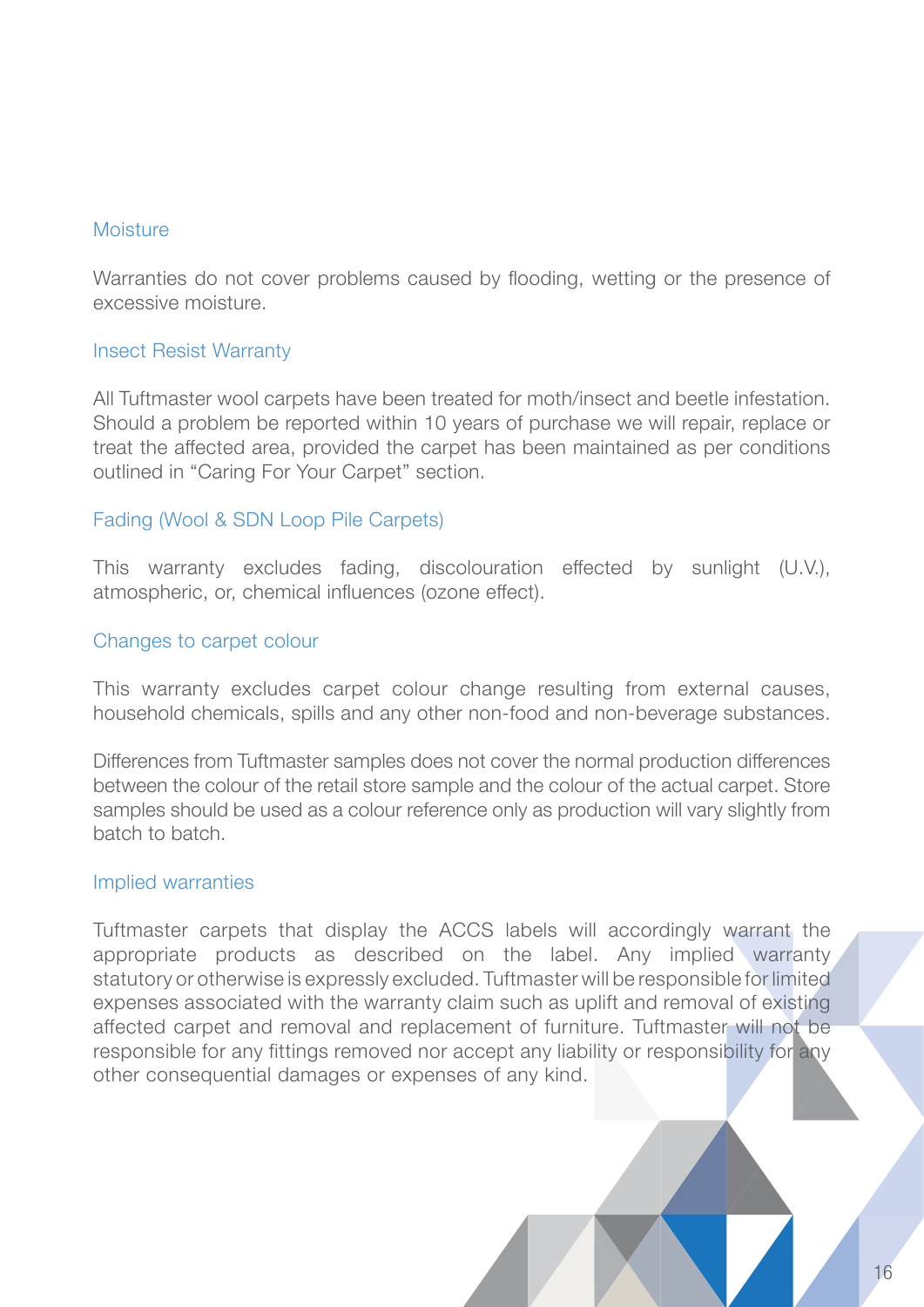

#### Consumer's Responsibility

To maintain and protect any future warranty claims you must do the following:

- keep proof of purchase from the retailer showing price paid and installation date.
- have your carpet installed according to the Australian and New Zealand standard AS/NZS-2455.1.2007.
- show proof of periodic maintenance by a professional cleaning contractor, carpet should be cleaned in this way at least every 2 years.
- warranties should also be validated and registered within 30 days of installation.

#### Making a Claim

Should you believe your carpet is failing to perform in accordance with these warranties or your consumer rights, please notify your retailer in writing, describing the specific problem and include a copy of invoice. Tuftmaster will not inspect any carpet until your retailer has inspected the carpet before hand.

#### Tuftmaster Carpets

5 - 7 Cope Street Preston VIC 3072

Phone : 03 8480 4000 Fax : 03 8480 4080 Email : email@tuftmaster.com.au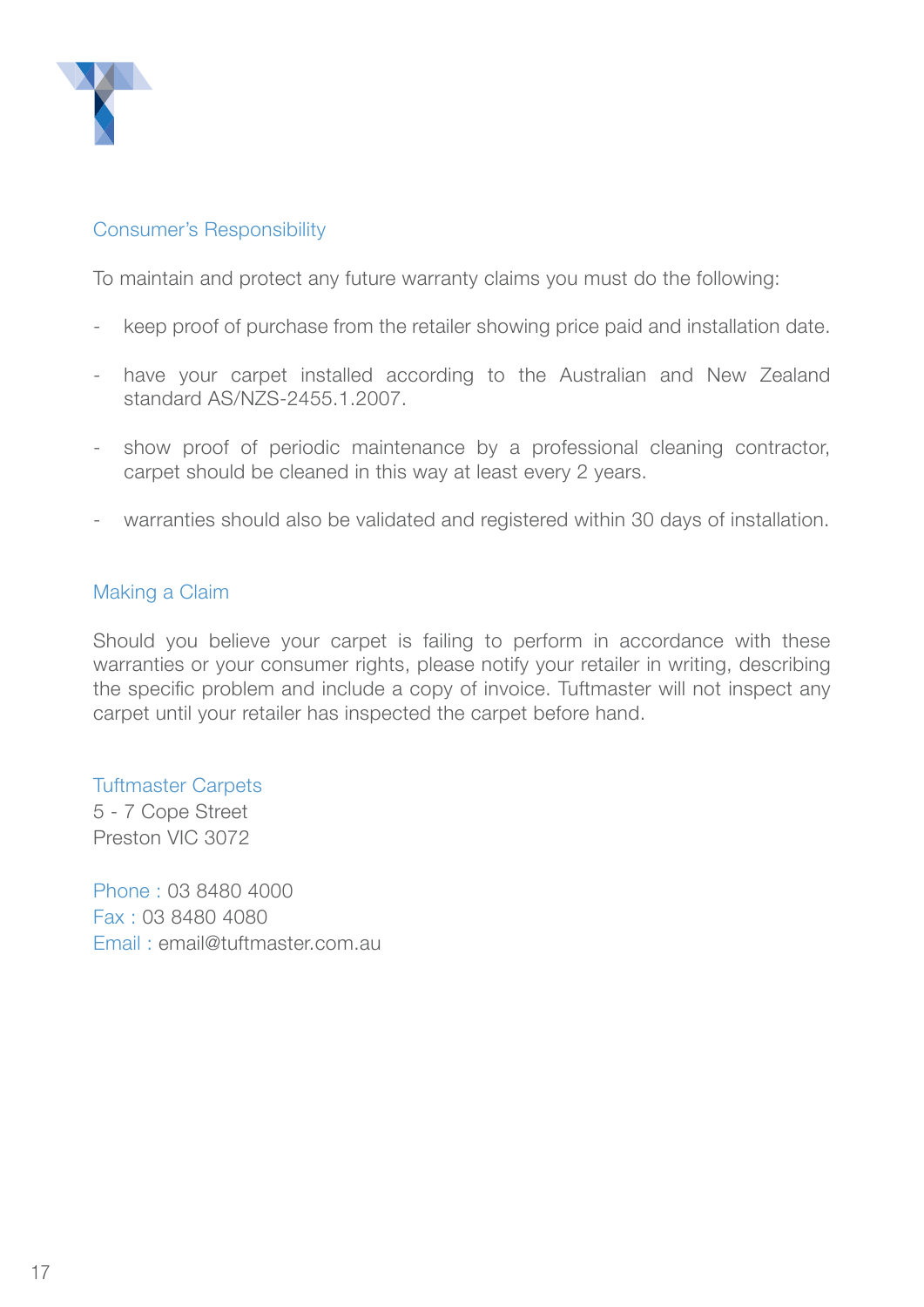Tuftmaster will be responsible as deemed necessary for limited expenses associated with a warranty claim.

Limited is defined as:

- uplifts and disposal of existing carpets
- replacement of same quality carpet. (In the event of the customer choosing a different style this will be borne by the customer)
- removal and replacement of furniture if required.

Damage to the skirting re painting is not covered by Tuftmaster.

Our goods come with guarantees that cannot be excluded under the Australian Consumer Laws. You are entitled to a replacement or refund for a major failure and compensation for any other reasonably foreseeable loss or damage. You are also entitled to have the goods repaired or replaced if the goods fail to be of acceptable quality and the failure does not amount to a major failure.

The benefits under our warranty are in addition to other rights and remedies available to the consumer under the law in relation to the goods and services to which the warranty relates.